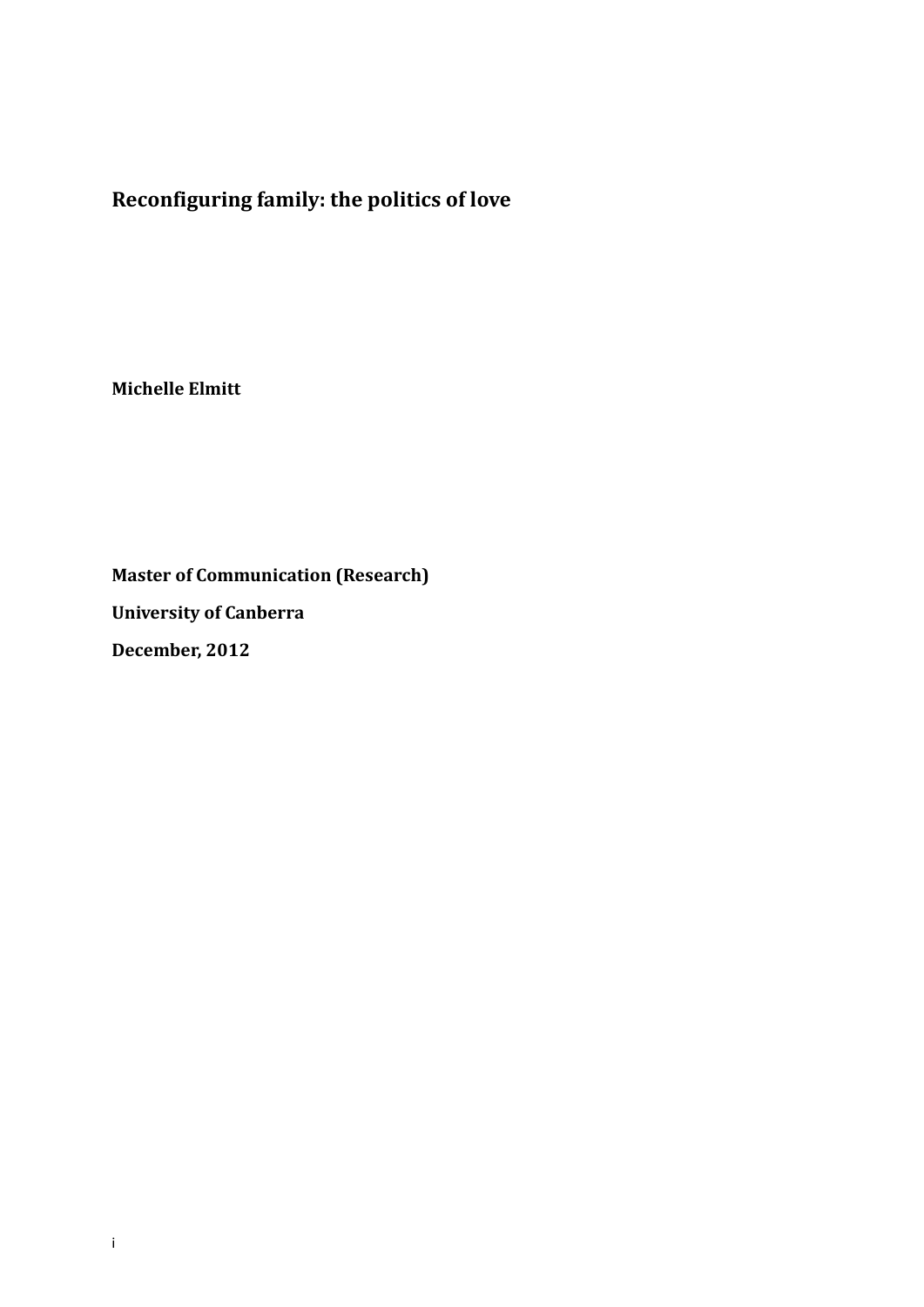## **Abstract**

This is a study that investigates what happens when people are unexpectedly thrown together to live the life of a family. Based on field research, the study explores the ways adults are performing in loving relationships with non-biological children in contemporary Australia. I have sought to examine how people are making these relationships intelligible when language does not always allow articulation of the intersecting lines of desire, conflict and loss that they bring. This involved analysing ten face-to-face interviews and interpreting the emotional and psycho-social phenomena they revealed through a creative writing process. Key to both the analysis and the creative work has been my engagement with Judith Butler's work and in particular her book *Antigone's Claim: Kinship Between Life and Death* (2000). Butler's writings have helped me discover tensions and ambiguities when relationships form amid a current of opposing discourses, in a society that persists in privileging the nuclear family model. Her concept of performativity provides a means of understanding why each family is doing things differently. These texts have helped me to think through radical possibilities in the cultural intelligibility of kinship.

The dissertation package includes three items: an essay providing discursive analysis of the fieldwork (ten interviews with adults parenting children in step, adoptive or blended living arrangements), a novella on these same themes, and ten short stories (each of the latter correlating to one interview and written with a specific eye to that interview's impact upon this researcher). I have chosen to use discourse analysis to review my fieldwork archive as it is a way to capture the effects of the many power-plays that influence this group of people. The interviews involved responses to questions about family rituals on the grounds that ritual plays a large part in a subject's organisation of emotional and social life by allowing for the integration of psychological and cultural elements. It was my intention that such a focus would cast some light on the way processes of love and aspects of the unconscious interact. The creative writing methodology, on the other hand, allowed me both to work through some of the more immeasurable emotional phenomena, and to highlight moments of conflict, confusion and ambiguity revealed in the analysis.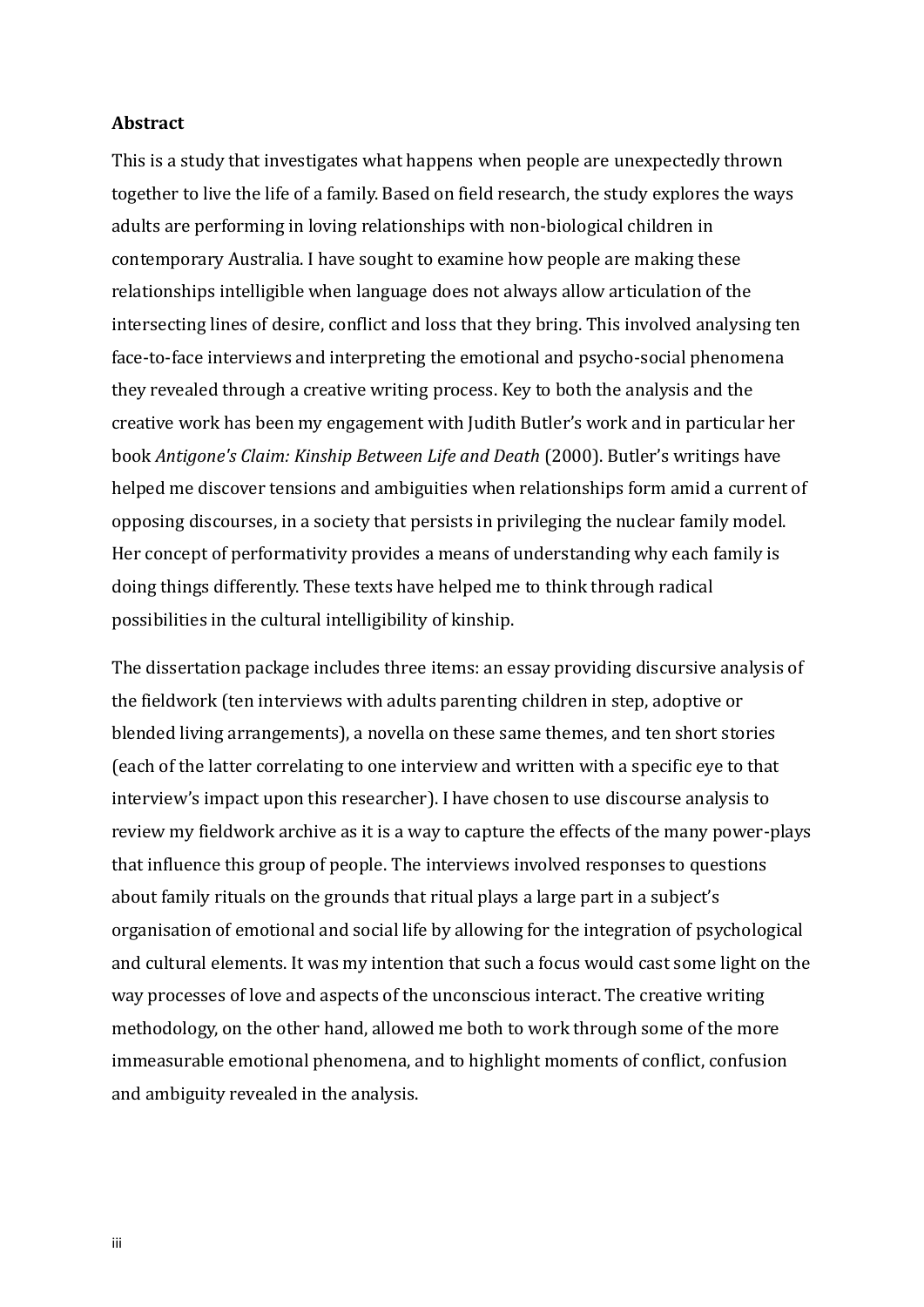The findings were revealing in that, while these relationships can be confusing and fragile, people are reworking discourses to find ways of making loving kinship relationships intelligible. The two discourses of most interest were those of: "Meritorious parenting," where adults hyper-performed in roles in an effort to earn the right to a parental position unproblematically attributed those in a nuclear family, and of "one big family", where non-related groups of people interacted to meet the needs commonly ascribed to family. Just as *Antigone's Claim* anticipates a social revision of kinship — where the unwritten rules are examined and new possibilities of fulfilling family relationships can emerge — this fieldwork supports theory in Adoption scholarship and Queer theory that find possibilities of love between adults and nonbiological children outside of hegemonic discourses.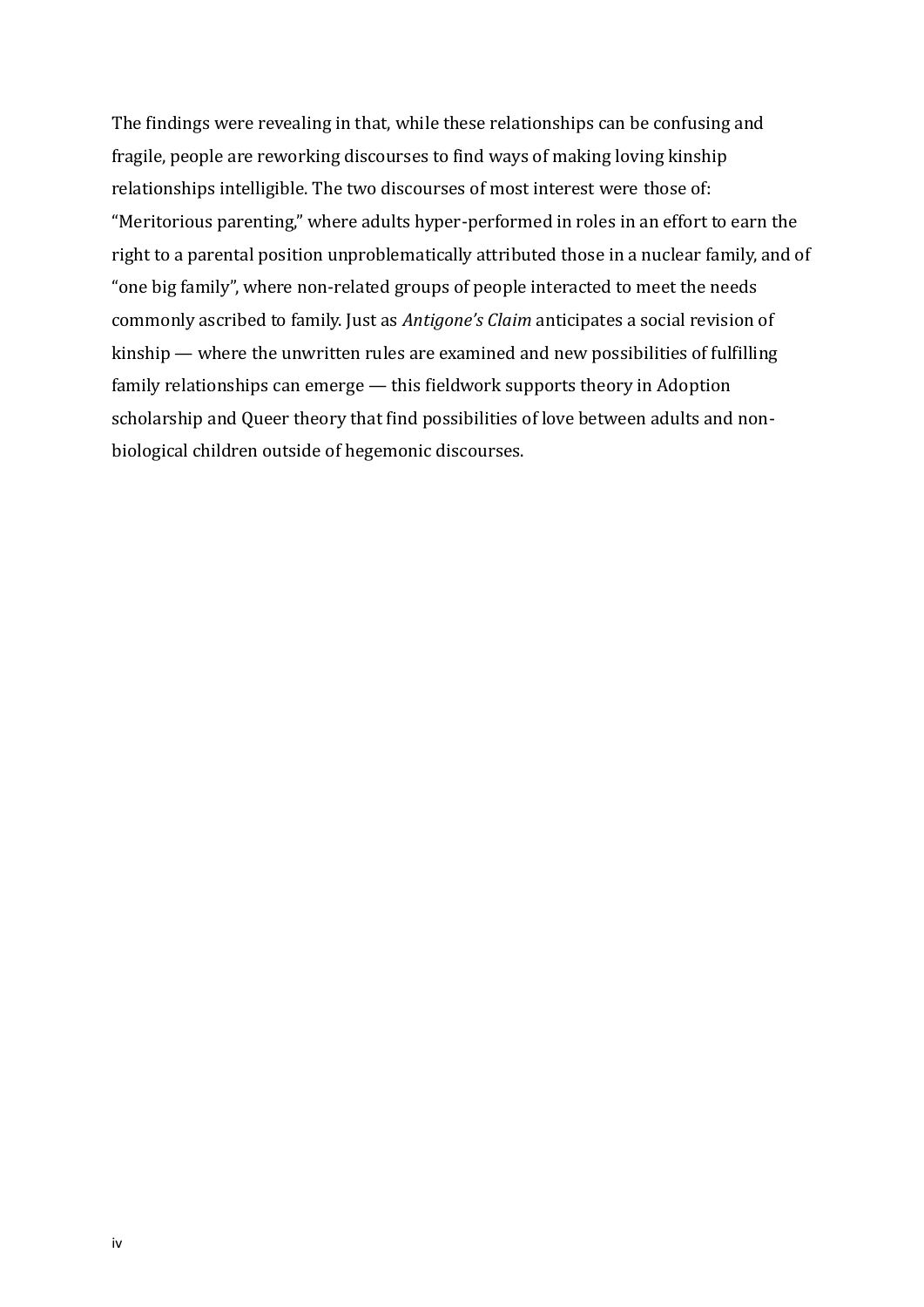## **Acknowledgements**

To Associate Professor Paul Magee for his consistent support and advice during two challenging and rewarding years.

To Dr Affrica Taylor and Dr Jordan Williams for making time for consultations.

To my four fantastic children/ critics.

To my own "big family."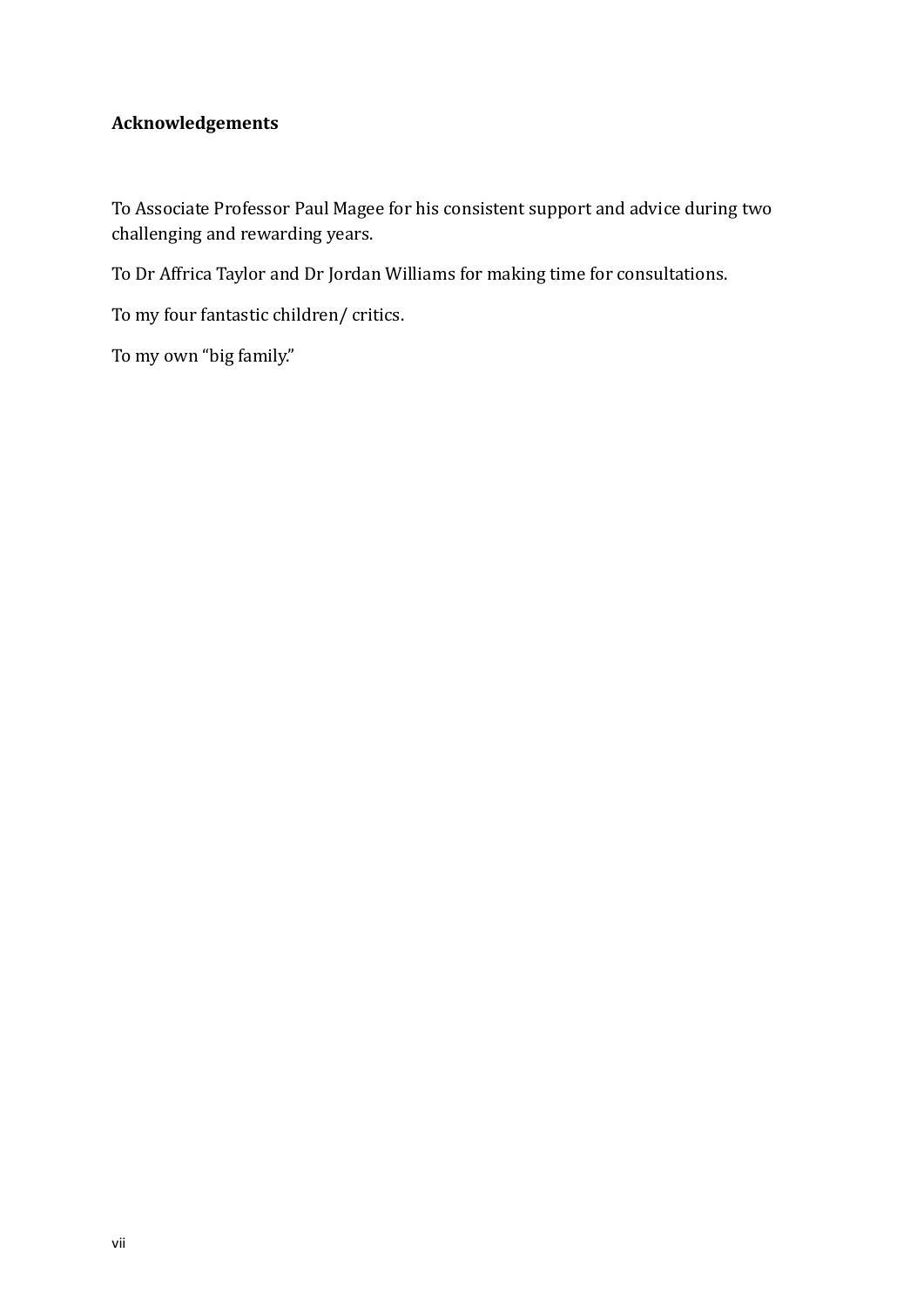## **Table of contents**

| Part 1                                                                     |  |
|----------------------------------------------------------------------------|--|
| Part 2                                                                     |  |
|                                                                            |  |
|                                                                            |  |
|                                                                            |  |
|                                                                            |  |
|                                                                            |  |
|                                                                            |  |
|                                                                            |  |
|                                                                            |  |
|                                                                            |  |
|                                                                            |  |
|                                                                            |  |
|                                                                            |  |
|                                                                            |  |
|                                                                            |  |
|                                                                            |  |
|                                                                            |  |
|                                                                            |  |
| 2.3 Social regulatory discourses, physical affection and sexual taboos95   |  |
|                                                                            |  |
|                                                                            |  |
|                                                                            |  |
|                                                                            |  |
|                                                                            |  |
|                                                                            |  |
| Chapter Four/Discussion: "Who knows when you may need the help of a fellow |  |
|                                                                            |  |
|                                                                            |  |
|                                                                            |  |
|                                                                            |  |
|                                                                            |  |